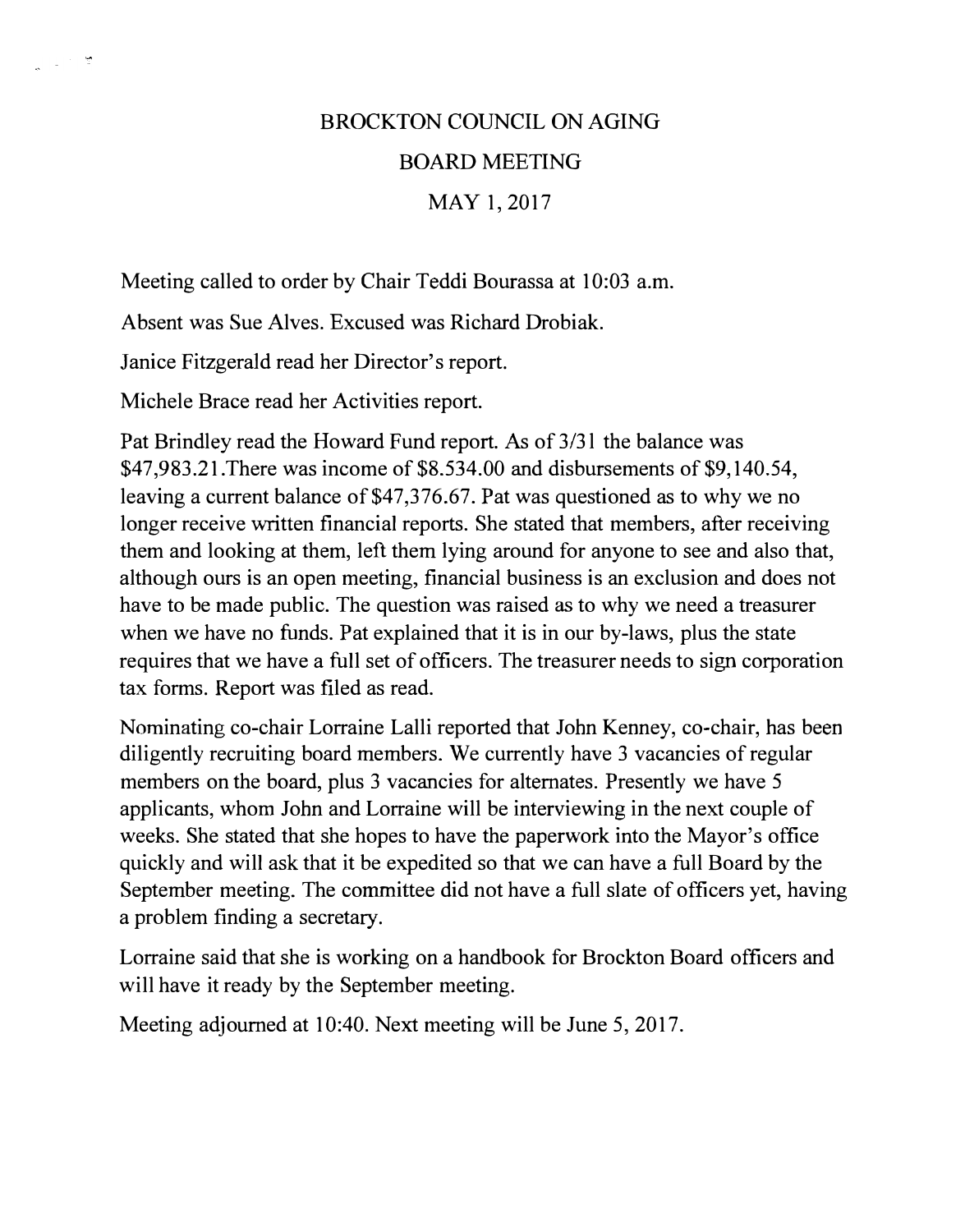#### **DIRECTOR'S REPORT-May 1, 2017**

As you probably saw in our May Newsletter **#AgeOutLoud** is our theme for Older Americans Month. It's an opportunity to give aging a new voice-one that reflects what today's older adults have to say.

- I hope everyone had a good time at the volunteer luncheon. I know I did and the food once again was great.
- I am still waiting on our Budget from the Mayor. I am hoping we get it soon.
- Carla will be back from vacation on the 10<sup>th</sup>.
- Dottie will be out for the month of May with hip surgery.
- We recently had all our fluorescent bulbs and ballast replaced. They will be more energy efficient. You may have noticed that the lights will go off in restrooms and back room if there is no movement but will come on once it detects motion. They are on sensors.
- I will be attending a meeting on May 5<sup>th</sup> to talk about the citywide "Municipal Facilities" Study" which the COA is part of. Hopefully they will have some money to help us with the addition.
- Representative Gerry Cassidy was the winner of last month's Senior Dollar. He generously donated the \$100.00 back to the Friends. Thank you Rep. Cassidy.
- Lastly, I want to wish the mom's a Happy Mother's Day and wish everyone a Happy Memorial Day.

Respectfully submitted, . Janice Fitzgerald, Director